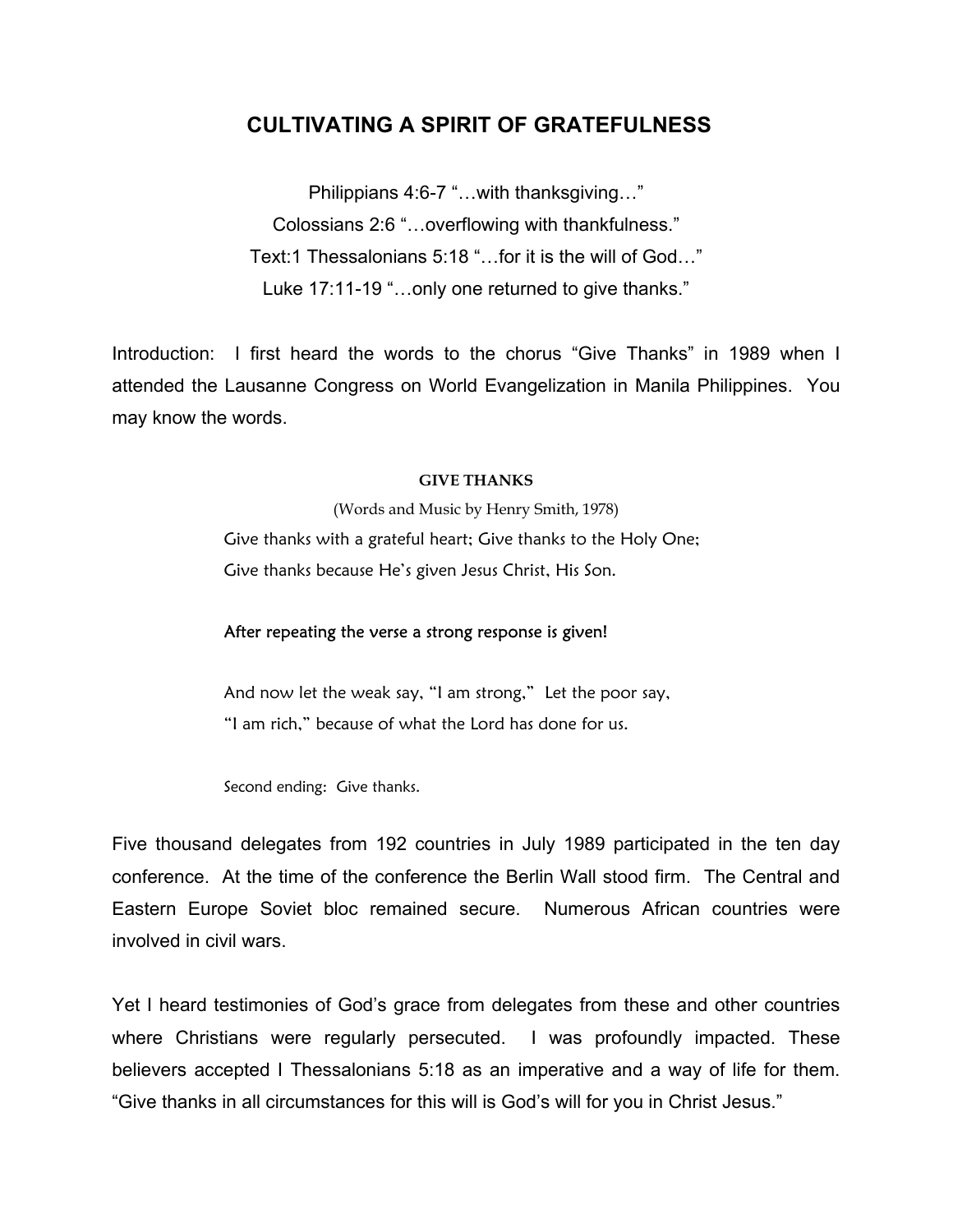Two weeks later, July 27, 1989 to be exact, I was elected president of MVNC. For several reasons, Anne and I hesitated to accept the call of the Board. We were fearful that we would forget some core values of the Filipino Christians. With the average per capital income in 1989 at approximately \$700.00 a year, the Filipino Christians with whom we worked were such grateful people.

They prayed often for daily bread and were so free to express gratitude to God and to others for the numerous blessings (a word frequently used by Filipino Christians). God in His grace has given these "gifts" to them. Anne and I did not want to return to the States and get caught up in the cynicism, sarcasm, materialism, negativism, and criticism that we felt was so pervasive among Americans.

This academic year has been a wake up call for me. I began the year feeling as if I had been sucked into the very lifestyle and mindset, that I detested eleven years earlier. It came to a head for me last October with Brennan Manning during his Estep Prayer Lecture Series. Therefore, my last sermon to you, graduating seniors, is deeply personal.

Manning in a chapel message last fall asked, "Let's say I interviewed ten people, asking each the question—'Do you trust God?' and each answered, 'yes, I trust God,' but nine of the ten actually did NOT trust Him. How would I find out which one of the professing Christians was telling the truth?" He continued, "I would videotape each of the ten lives for a month and then, after watching the videos, pass judgement using this criterion: the person with an abiding spirit of gratitude is the one who trusts God."

The scriptures remind us that God desires a thankful people, a grateful people, not a murmuring, grumbling, faultfinding and complaining people. However, in our real world of living and leading within the Christian community, how can we recapture a spirit of gratitude as we work daily with problems, people, and the conflicting perspectives of those whom we serve?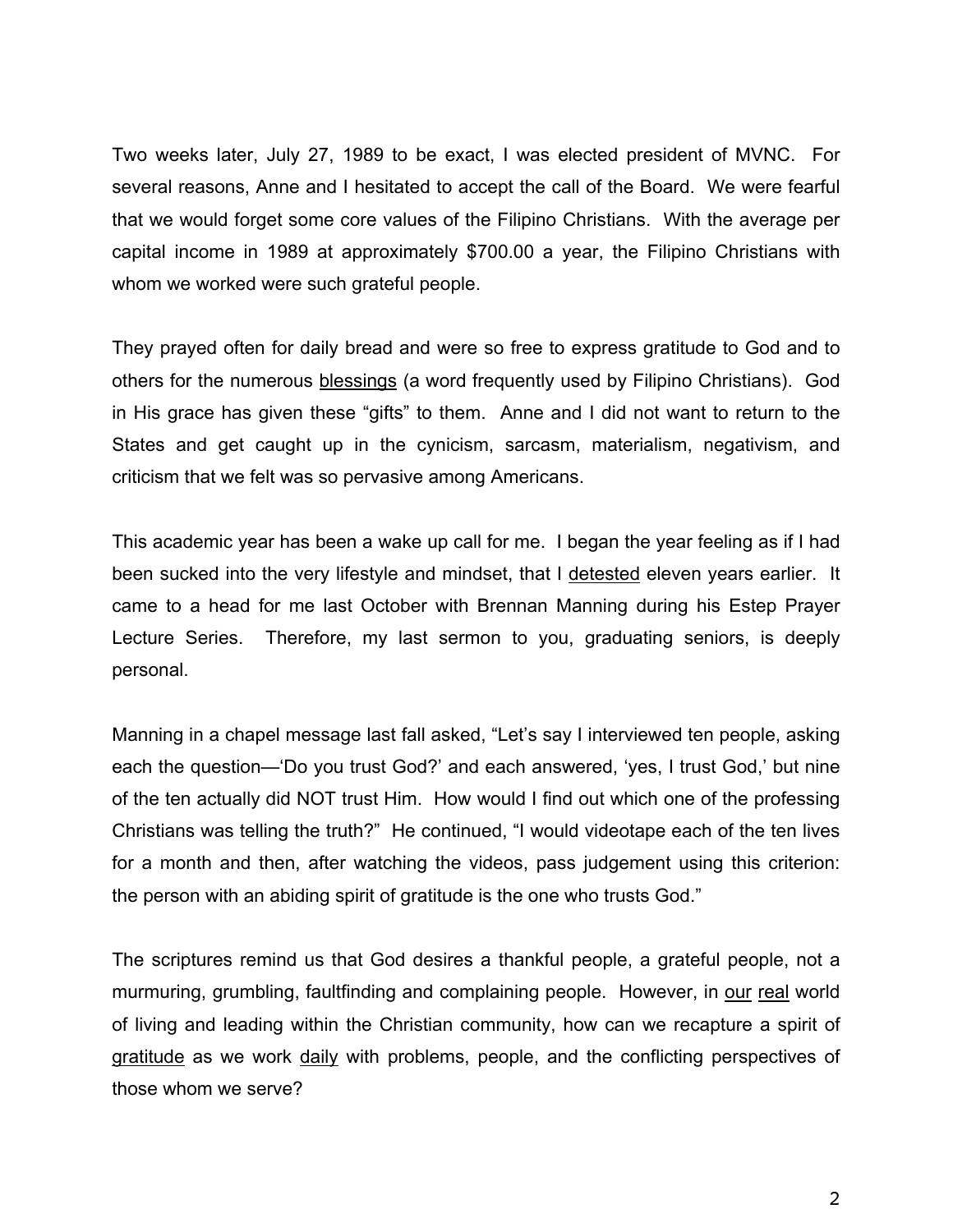Graduating senior, will you live as a faithful disciple with a consistently grateful heart in the difficult situations you will face and the multiple demands placed on you in your next assignment? I passionately desire that each of you depart from MVNC this weekend with a renewed commitment to cultivate a spirit of gratefulness in your life. [Pause] But how can we recapture a spirit of gratitude as a way of living? Listen again to I Thessalonians 5:18: "Give thanks in all circumstances, for this is God's will for you in Christ Jesus."

"TO WALK IN GRATITUDE AS A WAY OF LIVING…." This text reminds us, our gratitude must be:

- I. ATTENTIVE, "Give thanks…."
- II. INCLUSIVE, "Give thanks in all circumstances…." and
- III. GOD-CENTERED "Give thanks in all circumstances for this is God's will in Christ Jesus."

Let's look more carefully at each one of these imperatives for a consistently grateful Christian.

**I. OUR GRATITUDE MUST BE ATTENTIVE**. **""Give thanks…"** (1Thes. 5:18a) Do you recall the story in Luke 17 of the ten lepers cleansed by Jesus? Ten were cleansed, yet only one of the cleansed lepers returned to Jesus to thank him. Were the other nine not aware they had been cleaned?

Attentiveness to what God is doing enables us to "see" and "focus" through the 'eyes of our eyes"—our spiritual eyes. We look for the miracles and marvels of God in our lives—our equivalent to the crossing of the Red Sea, the pillar of fire by night, and the manna by day, the daily protections from our 'enemies', or the 'healing' of our leprosy! And with this attentiveness comes gratitude to Him who promised never to leave or forsake us! God really is for us!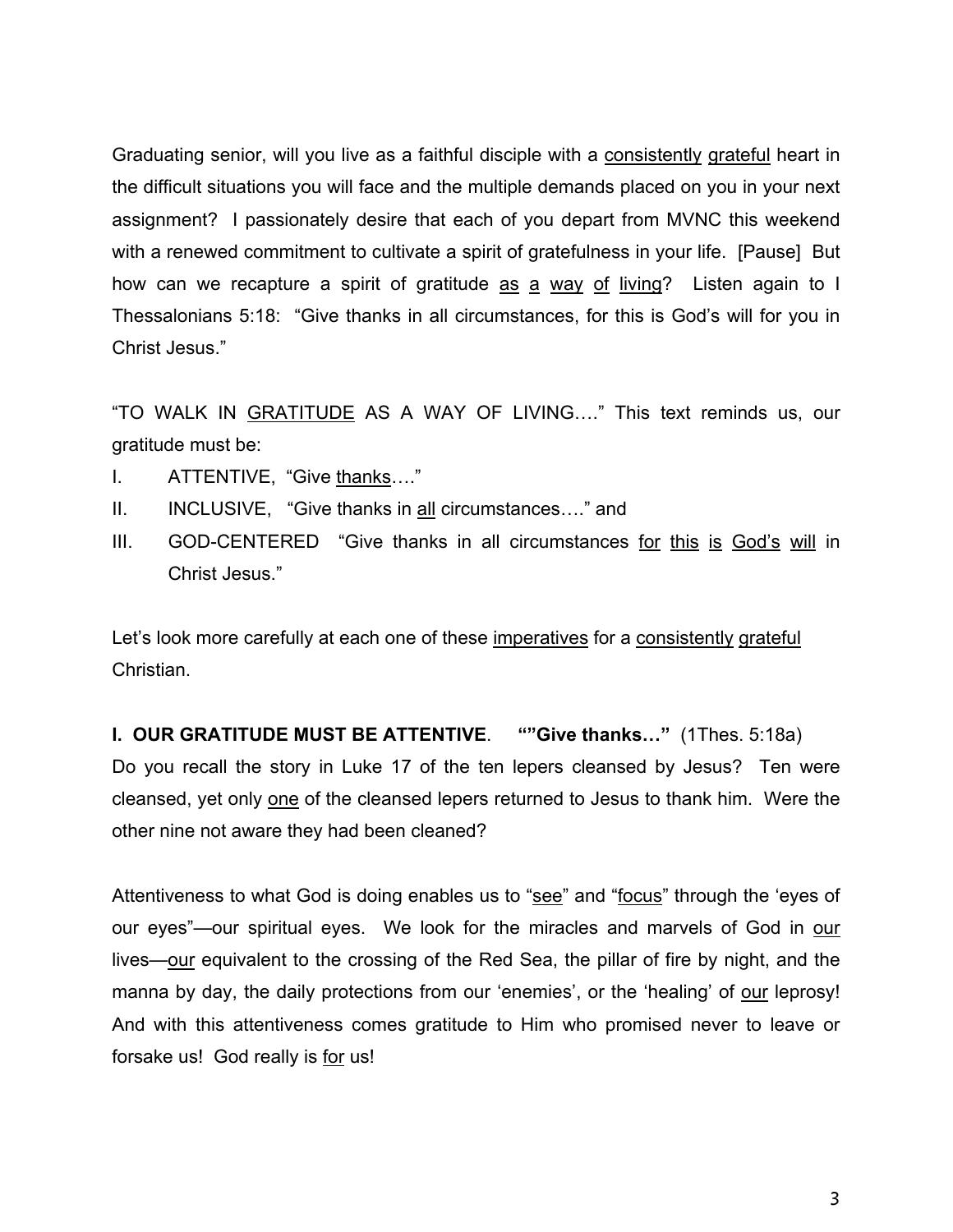When we are continually preoccupied with busyness, the tyranny of the urgent, and the incessant running to meet everyone's expectations, then our thoughts cannot be focused. In my own flurry of activities last fall, Manning caught my attention when he repeated, rather loudly, I recall, "Awareness, awareness, awareness, awareness…."

A Spirit-empowered attentiveness to God alerts us to the presence of God manifested in a piece of music, a bird, a daffodil, a kiss, an encouraging word from a friend, a thunderstorm, a newborn baby, a fresh blanket of snow, a full moon, a sunrise, sunset or a rainbow.

There are gifts of God we often take for granted. What about the grace-gifts from individuals—people with whom we live, work, or worship--colleagues and friends on this campus or in local churches? And what about our family members and fellow employees...or even employers? Are we attentive to the small and large gifts God gives us through people close to us! Or are we taking them for granted...always expecting more? In the South where Anne and I grew up, should you spend any time with the older Christians, you could not help but notice how often they say, "Thank you, Jesus."

To be aware and alert to the presence of God manifested in the predictability of a job or the unpredictability of the people with whom we live and work requires a spiritempowered attentiveness to God.

From this perspective, the difficult people with whom we work (or will work!), the conflicting expectations placed on us, the multiple demands and the sheer exhaustion we experience can be placed in perspective. Through attentiveness to God's activities in our lives, the people around us and the place we work can be made the source of joy—abiding joy—in the midst of seemingly impossible situations.

The Spirit of God within us enables us though attentiveness to 'give thanks.' Our gratitude must be attentive.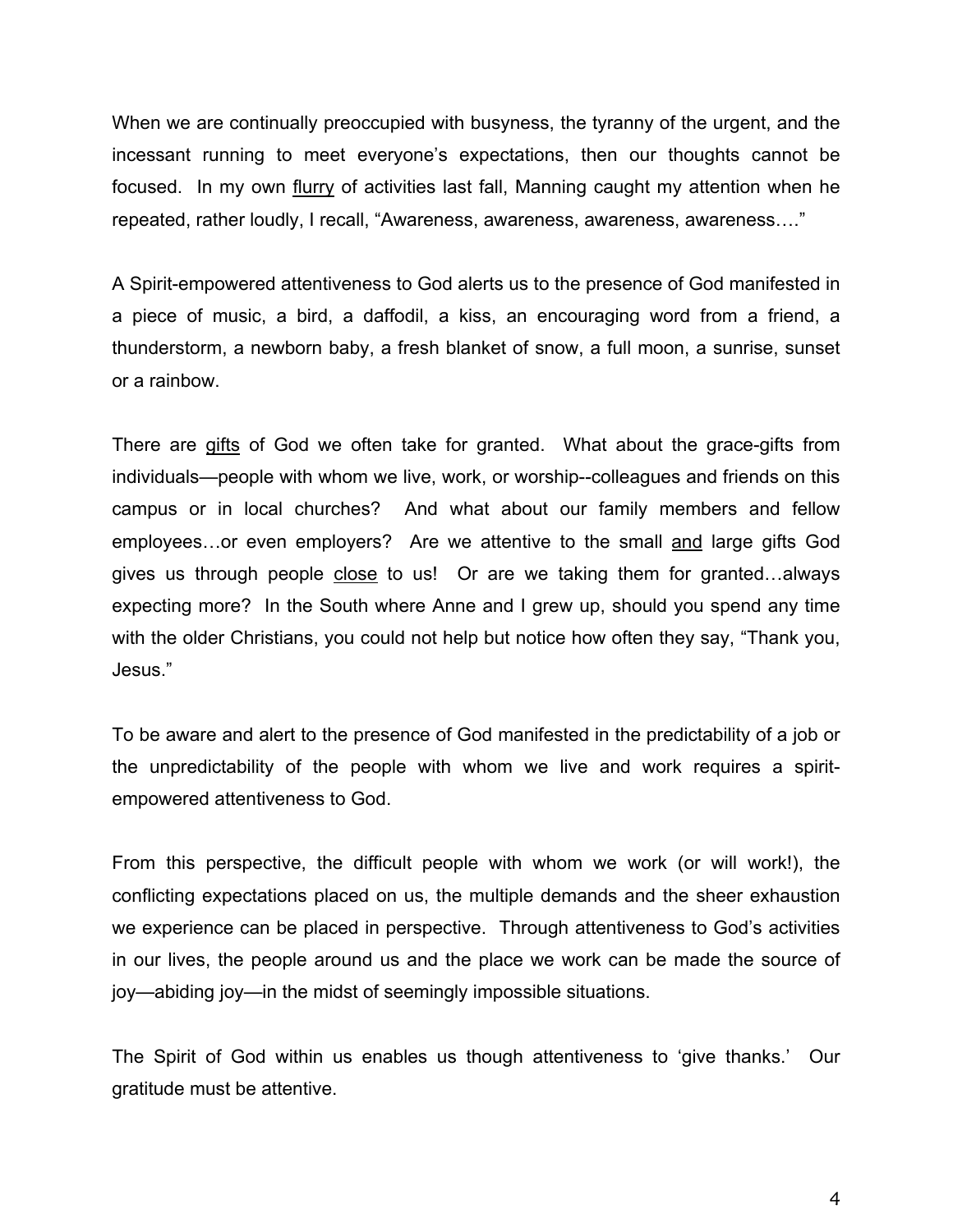## **II. OUR GRATITUDE MUST BE INCLUSIVE—"Give thanks in all circumstances."** (I Thessalonians 5:18b)

Job asks, "If we take happiness from God's hand, must we not take sorrow, too?"

Nouwen wrote in an article of the spiritual work of gratitude:

To be grateful for the good things that happen in our lives is easy, but to be grateful for all of our lives—the good as well as the bad, the moments of joy as well as the moments of sorrow, the successes as well as the failures, the rewards as well as the rejections—that requires hard spiritual work. Still, we are only grateful people when we can say thank you to all that has brought us to the present moment. As long as we keep dividing our lives between events and people we would like to remember and those we would rather forget, we cannot claim the fullness of our beings as a gift of God to be grateful for.

Don't focus just on the circumstances you normally would call wonderful. God may use difficult circumstances in a wonderful way. So we thank Him in the difficult circumstances, also!

Manning told the story of a grateful, old woman in an extended care hospital:

She had some kind of 'wasting' disease, her powers fading away over the march of the month. A student worker spoke to her on a coincidental visit. The student kept going back, drawn by the strange force of a woman's joy. Though she could no longer mover her arms and legs, the elderly lady would say, "I'm just so happy I can move my neck." When she could no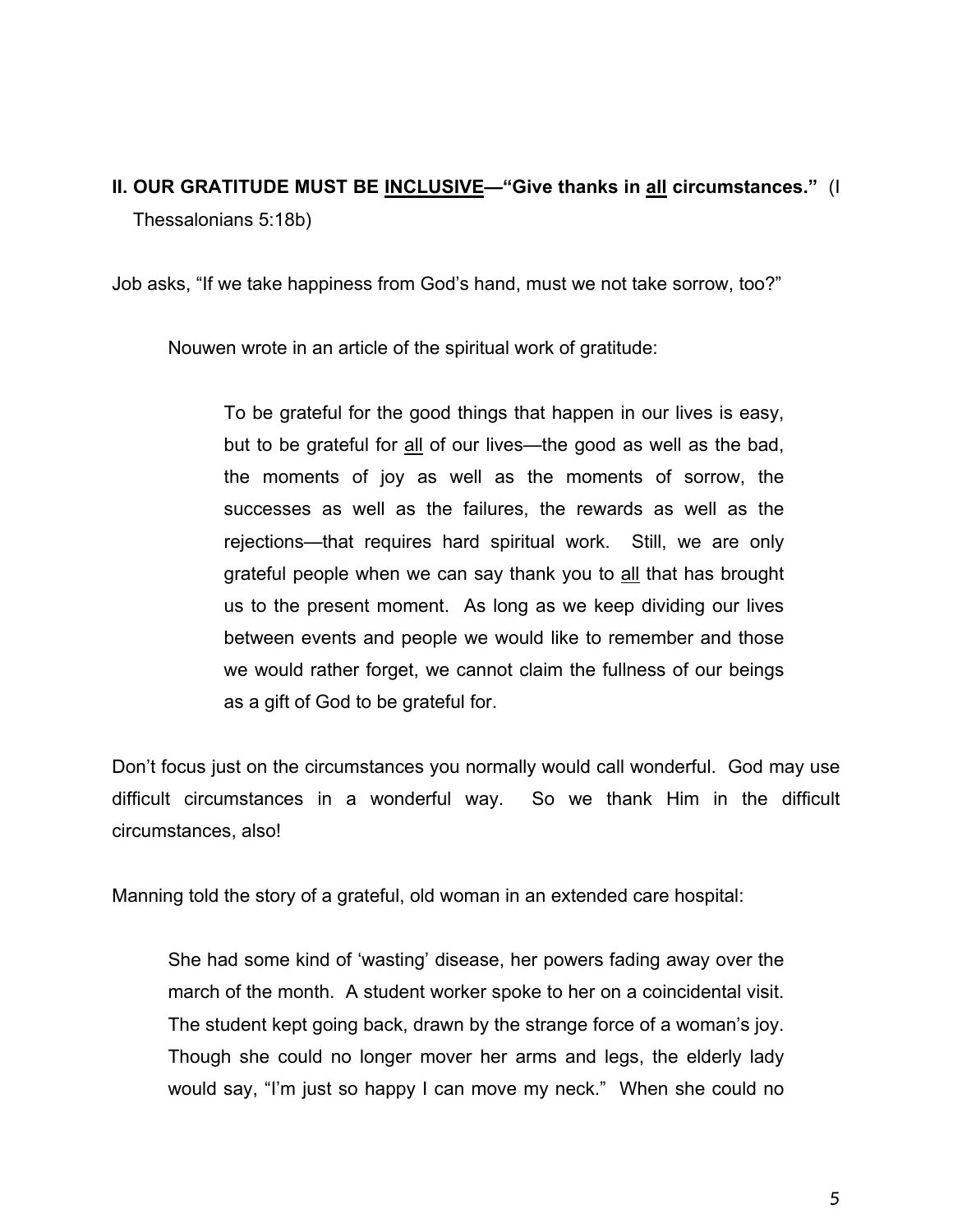longer mover her neck, she would say, "I'm just so glad I can hear and see.' When the young student finally asked the old woman what would happen if she lost sound and sight, the gentle old lady said, 'I'll just be so grateful that you come to visit."

Remember to be thankful for little things. Jesus said "…whosoever can be trusted with very little can be trusted with much…" (Luke 16:10) If you are grateful in small things, even in a small way, you will naturally express gratitude in great things. Don't forget the ten lepers. For whatever reason, nine of the ten cleansed lepers chose not to return to give thanks.

The discipline of giving thanks in all circumstances is so painful and difficult at times, especially when we have been hurt deeply. But I am learning to say, "Thank you God even in these times for the lessons You are teaching me about myself, my relationship to you, and others."

Nouwen speaks of an old priest who told him, "My whole life I have been complaining that my work was constantly interrupted until I discovered that my interruptions were my work."

Our gratitude must be inclusive—the joy and the sorrow, the small blessings as well as the large gifts from God, the interruptions and the routine. "Give thanks in all circumstances...." (I Thessalonians 5:18b)

# **III. LASTLY, OUR GRATITUDE MUST BE GOD-CENTERED (I Thessalonians 5:18c) Text: "Give thanks in all circumstances, for this is God's will for you in Christ Jesus."**

The theocentric or God-centered character of gratitude is anchored in ruthless trust that there is a God who is Sovereign and whose providential care guides His people.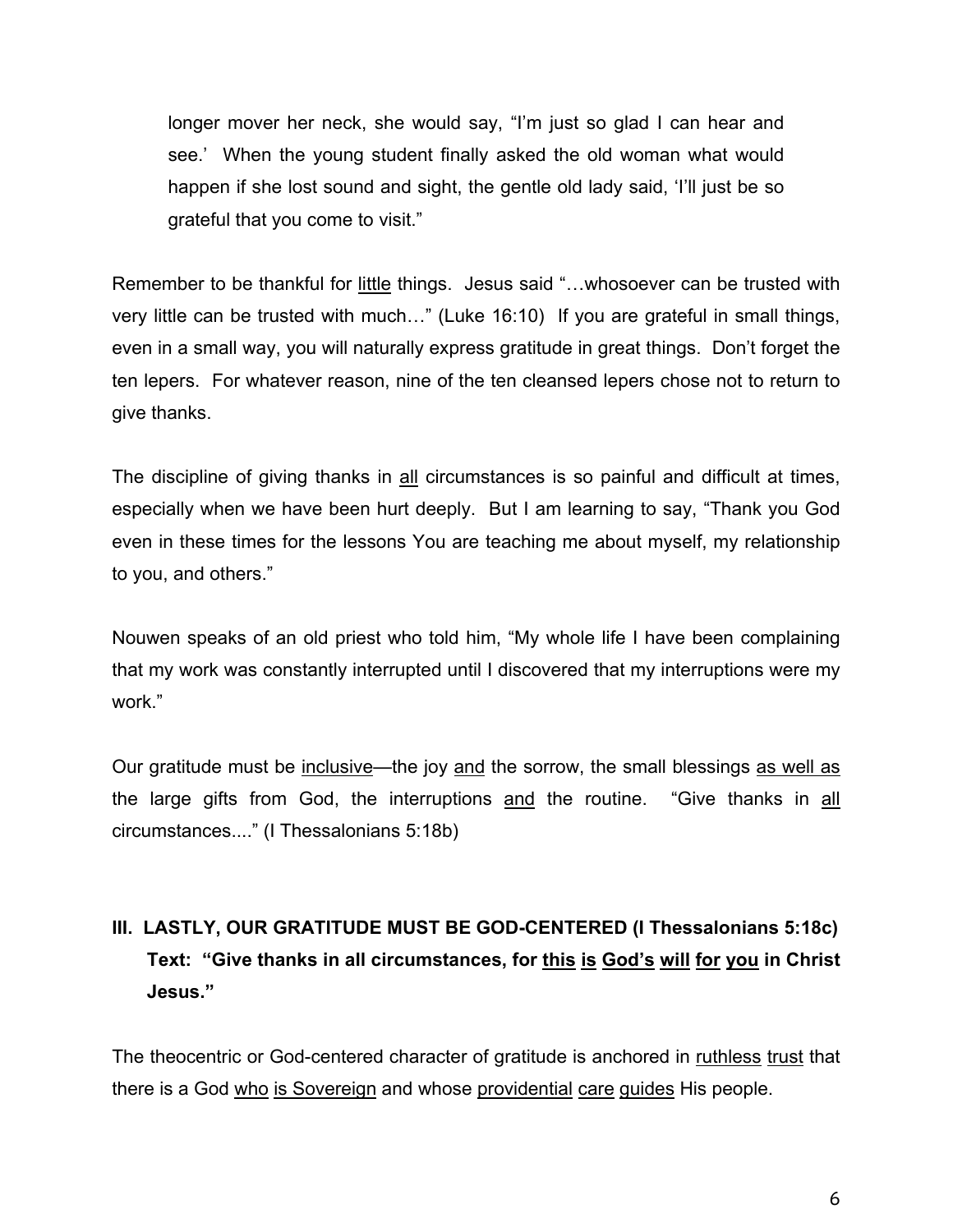By divine mercy, we have been given the unearned gift of salvation. We received this gift through no merit of our own. Our sins have been forgiven though the blood of Jesus Christ.

When we celebrate that we have received a gift we can never repay, we notify our faces and our actions. The tenor of our lives becomes one of humble and joyful thanksgiving. We rejoice in the gift. "Give thanks to the Lord for He is good, his love is everlasting." (Ps. 107:1) "Now thanks be to God for His gift [of grace]." II Cor. 9:15

I was moved recently by a faculty member whose testimony reflected these passages. She said, "I am learning new ways to see life and work as a means to express gratitude to God for his grace, mercy, and faithfulness." "New ways to see life and work."

God reminded me throughout this year that the foremost quality of a trusting disciple and a Christian leader is gratefulness. Gratitude arises from the acceptance of all of life as grace—as an undeserved and unearned gift—a grace gift—from the Father's hand. God has reminded me again this year that: GRATITUDE IS GROUNDED IN A FOCUS ON GOD AND HIS MERCY AND GRACE, AND NOT IN A PREOCCUPATION WITH PEOPLE AND THEIR PROBLEMS. I state this with conviction because:

- #1 The opposite of gratitude is, of course, ingratitude, and
- #2 The antithesis of giving thanks is grumbling.

So grievous was the matter of ingratitude in the mind of a great church leader that he wrote a letter stating: "…that ingratitude is one of the most abominable of sins and that it should be detested." Why? "For it is a forgetting of the graces, benefits, and blessings received... [from our Creator and Lord.]"

Remember ingratitude and negative attitudes were among the Israelites major problems and caused them to wander in the wilderness for forty years before entering the Promised Land.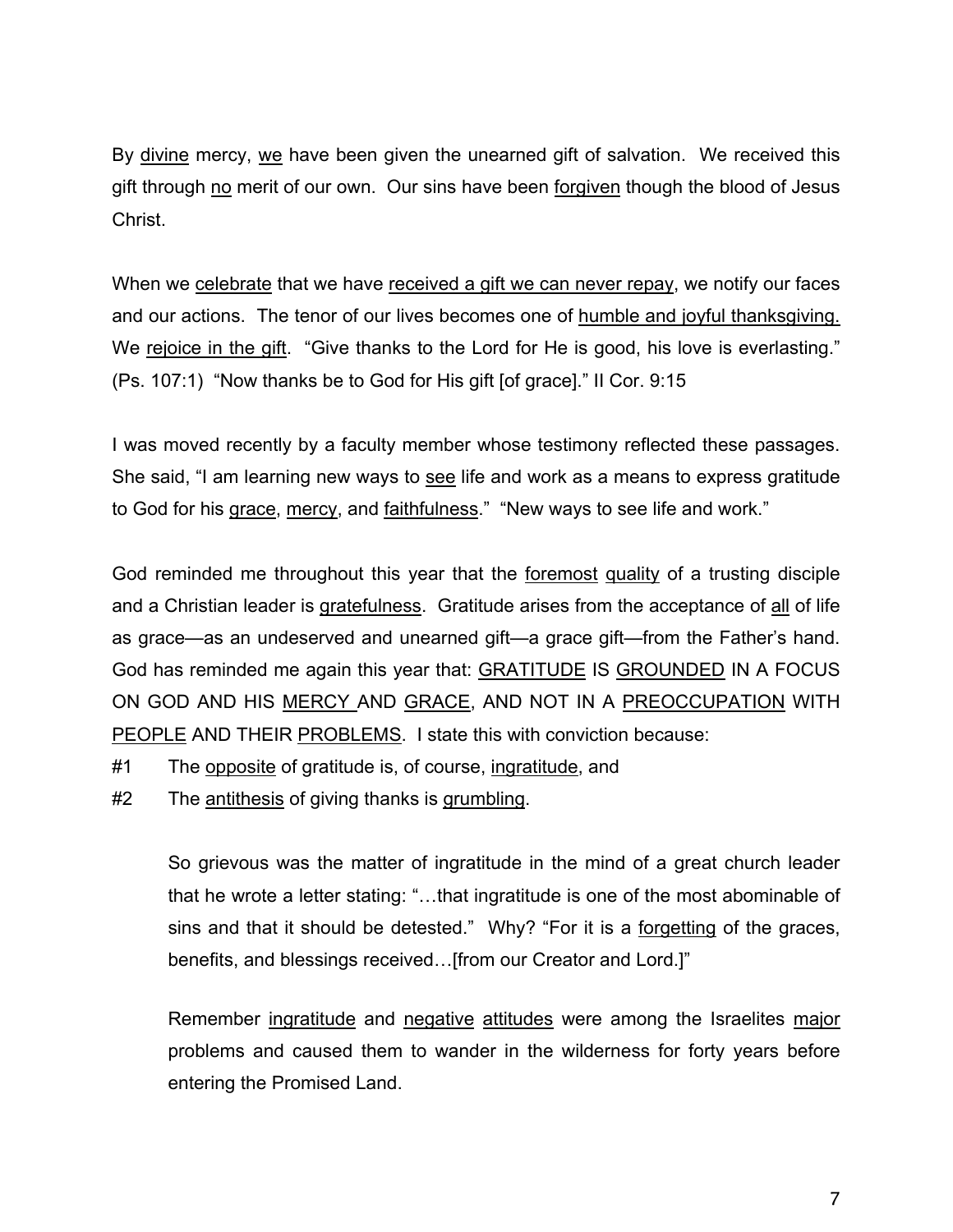Grumblers are like a crew of vineyard workers who had labored from dawn to dusk and felt cheated when the latecomers received the same wage (Matt. 20:1- 16). Grumblers bellyache about the unfairness of life, the poverty of their resources, the insensitivity of their spouse or employer, the liberals, the conservatives, the hot weather, the cold pizza, the rich, the poor, the inadequate administrator of a Christian college, and the incompetent pastor of the local church. Grumblers bellyache!

Gratitude, however, is not grounded in murmuring, grumbling, fault finding, or complaining, but in the conviction that God is big enough to handle any situation we encounter! Praise God!

I came to see this year in a profound way that it is gratitude that makes us joyful, not the other way around. Too often we are not grateful to God because we are sad, when things don't go our way.

Slowly, very slowly but surely, I am coming to see that joy does not make us grateful. Rather it is gratitude that makes us joyful. *"*Give us inner eyes—spiritual eyes—and see and embrace this profound truth, O God!"

### **Let me review:**

- 1. As a disciple of Christ, who is a graduating senior from MVNC, do you find it difficult to imagine that gratefulness can become the basic attitude of your life?
- 2. This will only be possible when your gratefulness is
	- a. Attentive "Give thanks…"
	- b. Inclusive "In all circumstances…" and
	- c. God-Centered "For this is the will of God in Christ Jesus."…"